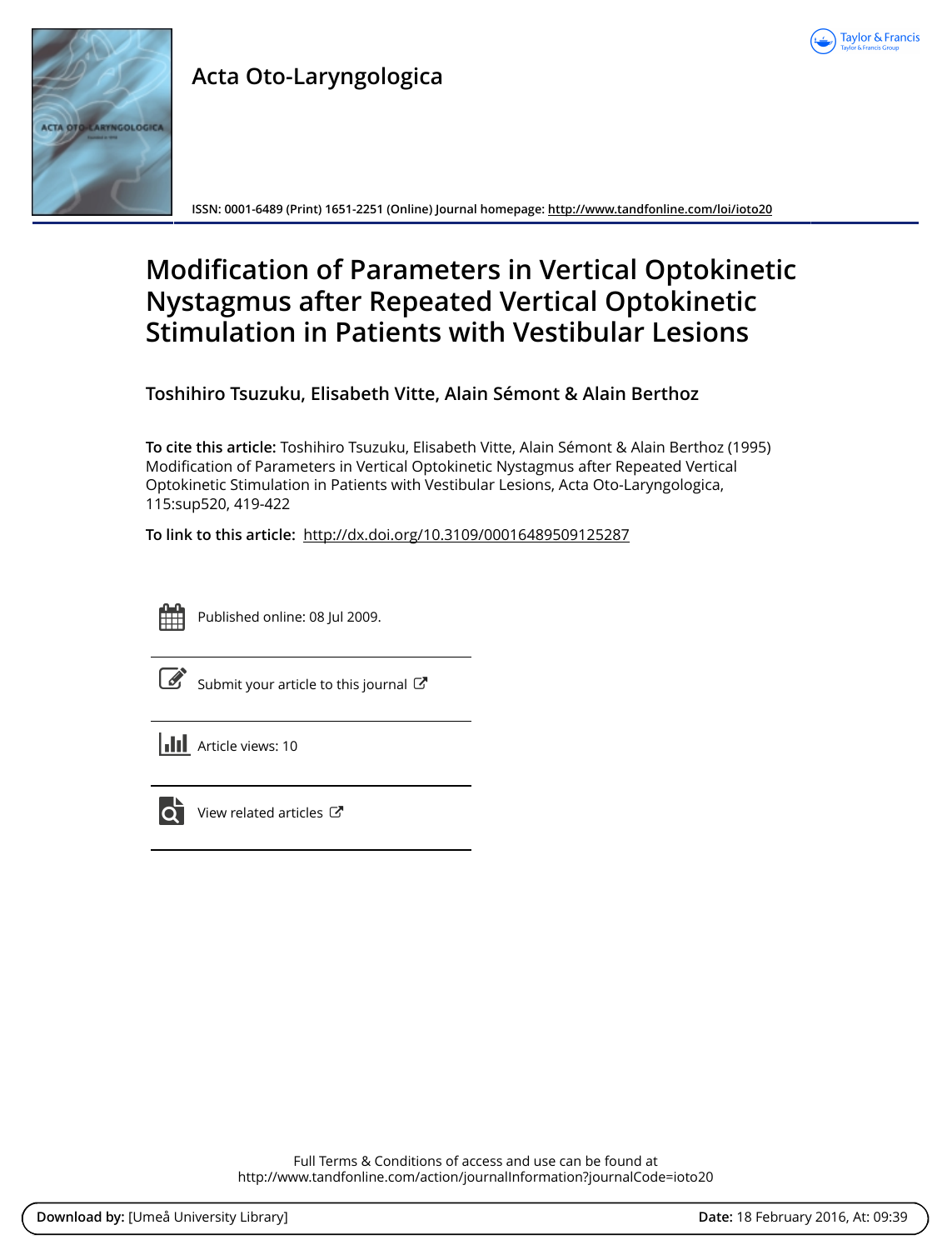## **Modification of Parameters in Vertical Optokinetic Nystagmus after Repeated Vertical Optokinetic Stimulation in Patients with Vestibular Lesions**

TOSHIHIRO TSUZUKU,<sup>1</sup> ELISABETH VITTE,<sup>2</sup> ALAIN SÉMONT<sup>3</sup> and ALAIN BERTHOZ

From <sup>1</sup>Collège de France, CNRS Laboratoire de Physiologie de la Perception et de l'Action, <sup>2</sup>Service ORL Hôpital Pitié-Salpétrière,<br>87 bld de l'Hôpital, Paris, and <sup>3</sup>Réhabilitation Vestibulaire, Clinique des Soeurs Augu

**Tsuzuku** T, **Vitte E, Skmont A, Berthoz A.** *Modijication of parameters in vertical optokinetic nystagmus after repeated vertical optokinetic stimulation in patients with vestibular lesions.* Acta Otolaryngol (Stockh) 1995; Suppl 520: 419-422.

Eye movements were recorded in patients with unilateral and bilateral vestibular lesions after upward and downward optokinetic (OK) stimulation before and following 6 weeks' repeated exposure to OK stimulation. In control subjects there was no asymmetry between upward and downward slow-phase velocity (SPV). Before training, less subjects showed that upward and downward SPV was significantly lower than that of controls. There was no asymmetry between upward and downward SPV. After training, in unilateral cases, the values of both upward and downward SPV recovered to the control range. In bilateral cases, the downward SPV values returned to the control range, whereas the values of upward SPV exceeded the control range. The frequencies of both upward and downward OKN in controls were about 3.0 **Hz.** In unilateral and bilateral cases, before and after training, the OKN frequencies approximated 3.0 **Hz,** showing no significant differences. The recovery of the SPV in unilateral and bilateral cases after training suggests that OK stimulation acts to stabilize the body and consequently to provoke pronounced OKN, due to eye-head-body co-ordination. The asymmetry of SPV after training in bilateral cases might be a result of the lack of otolith function. *Key words: asymmetry of vertical OKN,* slow *phase velocity, human, vestibular lesions* 

## **INTRODUCTION**

It is well known that a moving visual environment induces an optokinetic nystagmus (OKN), and postural reactions during both circular and linear motions ( **1-3).** Our previous study revealed that repeated horizontal optokinetic (OK) stimulation caused a remarkable improvement in OKN and body stabilization of patients with vestibular lesions (4).

During human movement, especially when walking, the surrounding vision induces vertical eye movements. The contribution of the vestibular system to OKN, and especially to vertical OKN, has been gradually elucidated in animal studies and human parabolic or space flight studies  $(5-8)$ .

The purpose of this study was to explain the modifications in OKN following repeated OK stimulation in patients with unilateral or bilateral vestibular loss by measuring the parameters of eye movements before and after OK stimulation training.

## METHODS

### *Optokinetic device and recording procedure*

The optokinetic device was a planetarium (Simpson et al., 1981) mounted in a triple-axis system in order to project different stimulus patterns. In this study, vertical stimulation was applied. The angular velocity of the sphere was  $40^{\circ}/sec$  and the temporal frequency of dot presentation was 5.55 Hz. The angle separating projected white dots was *7.55".* The optokinetic device was located at the subject's head level. Walls,

ceiling and floor in a completely darkened room were used as screens.

The subject stood constantly in an upright orthostatic position 2 m from the 'nearest wall' in front and was instructed to look at the passing dots, allowing the eyes to move freely (Stare OKN) without moving the head, and to try to maintain balance.

The sessions of eye movement recordings were conducted before and 6 weeks after the rehabilitation.

Vertical eye movements were recorded using the I.R.I.S. (Infra-Red light Eye-Movement Measurement) system. The DC signal of the vertical component of eye movement was amplified, processed on-line through an AD converter Data Translation card in a 286 micro computer. The sampling rate was 50Hz and the signal was not filtered. Slow-phase velocity (SPV), frequency and amplitude of OKN were calculated using interactive software.

#### *OK stimulation sessions (rehabilitation)*

After recording the eye movements, the rehabilitation program commenced. The subjects were asked to stand in an upright position and to stabilize the gaze in front of their vision without following the dots and to try to keep their balance. The stimulus was maintained until the subject began to sway and stopped before the limit of stability was reached. The direction was then reversed.

Duration of the rehabilitation never exceeded 15 min. The therapy continued for 6 weeks and required two sessions per week. After the treatment, subjects were re-evaluated on the same tests.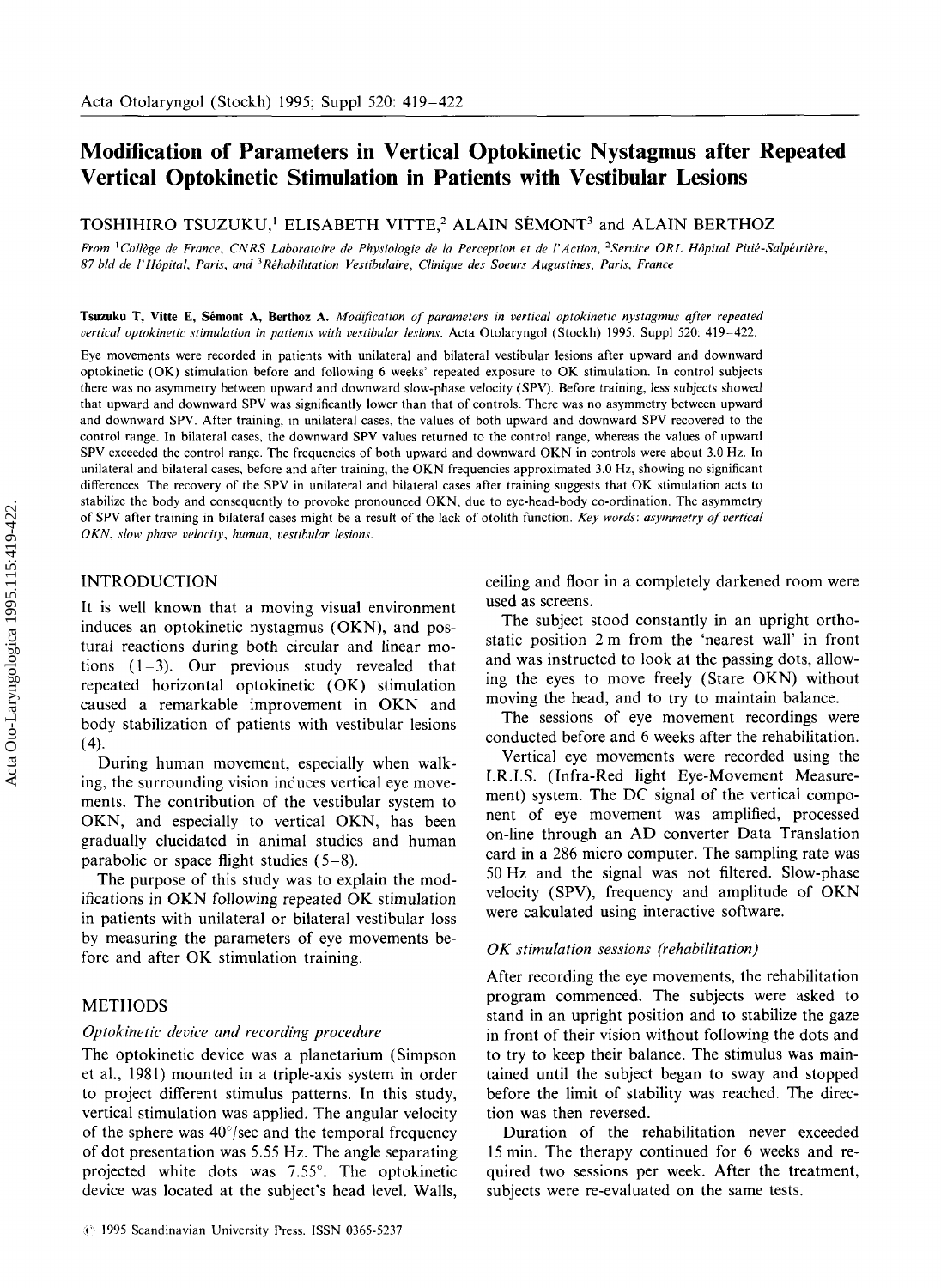#### *Patients*

Two groups of patients were submitted to repeated OK stimulations. These patients were tested at the ENT Department of Hôpital Pitié-Salpétrière in Paris with the following neuro-otological examinations: pure-tone audiometory, impedance audiometry, caloric test, electro-oculographic recordings of smooth pursuit and saccades, and ocular counter rolling test under an infra red video camera. They were also submitted to high velocity step stimulations  $($  >400 $^{\circ}$ /sec) on a rotatory chair to measure the postrotatory nystagmus. CT-Scan and MRI were carried out in order to rule out brain and/or hind brain lesions.

The first group comprised 2 unilateral labyrinthinedefective patients (2 males) in the age range 53-58 years (mean 56 years). None demonstrated any spontaneous nystagmus nor showed any caloric response on the surgical side.

The second group, of 5 bilateral labyrinthine-defective patients (I female, 2 males), ranged in age from 34 to 62 years (mean 47 years). They showed no response to caloric stimulation on either side, and did not present any post-rotatory nystagmus. They did not show any counter rolling when examined with the infra red video camera. **All** these patients had been treated with aminoglycoside (gentamycin) for severe infections.

These unilateral and bilateral patients were enrolled for training  $1-3$  months after surgery or onset of incidence. Before training, they still had the complications dizziness while walking and balance disorders especially in the dark.

Control responses were obtained by recording 5 age-matched, normal healthy volunteers (2 females, 3 males) ranging in age from 35 to 58 years (mean 45 years).

## RESULTS

Fig. 1 demonstrates a typical recording of eye movements during OK stimulation. Control subjects showed no visible body sway during recording. In contrast, before training, patients with unilateral or



*Fig. 1.* Recording of typical eye movements during vertical optokinetic stimulation. Time constant is 10 sec. EOG: recording of eye movements. *VEL:* velocity of eye movements calculated from EOG. Note that the scale of EOG is not same.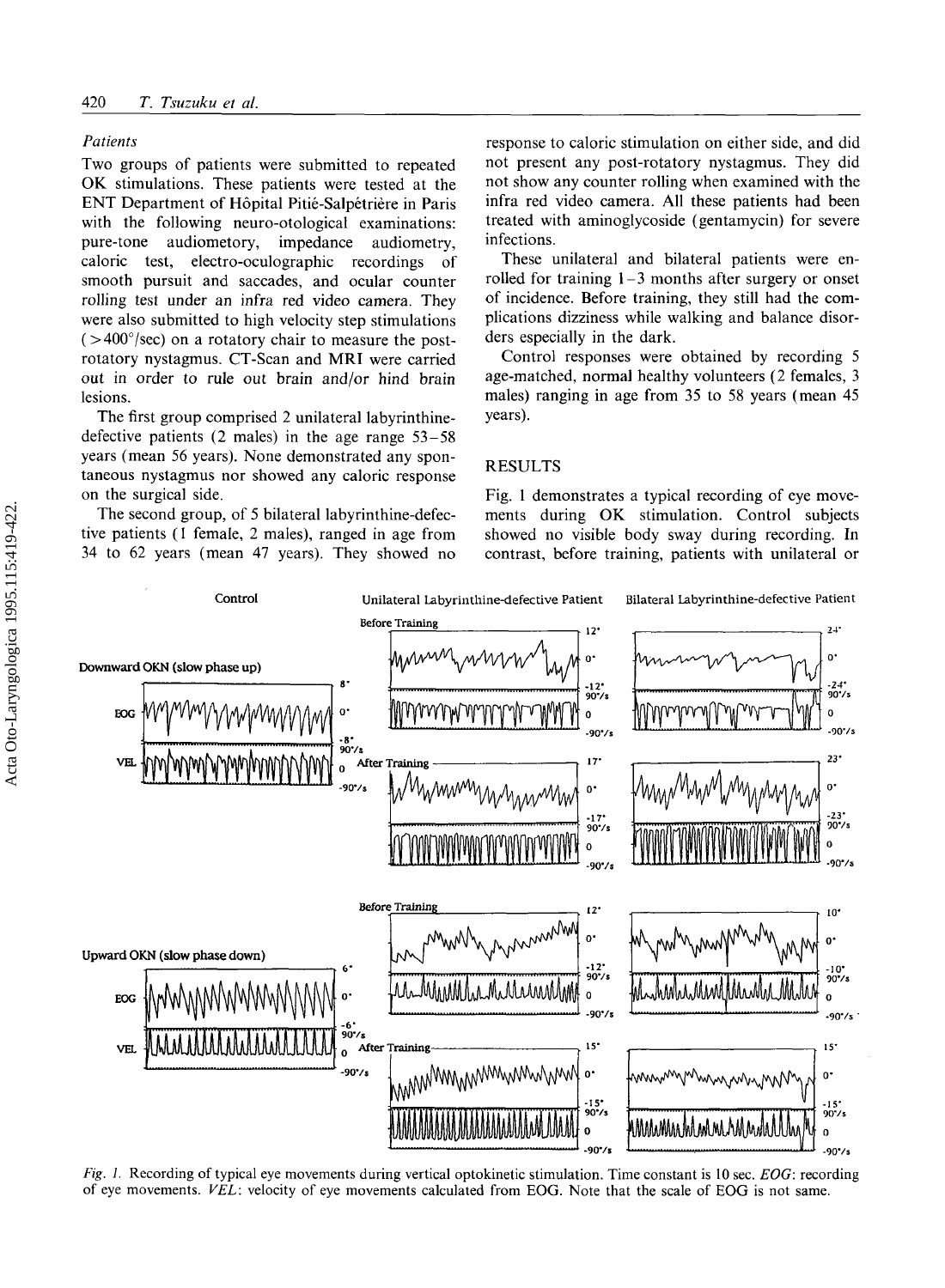

*Fig.* 2. Averaged slow-phase velocity during vertical OK stimulation.

bilateral vestibular loss showed severe body sway and difficulty in maintaining an upright stance. After training, both these groups showed an improvement of body sway during vertical OK stimulation or dizziness while walking and balance disorders especially in the dark.

## *1. Slow-phase Velocity (SPV) of OKN (Fig. 2)*

## *Control subjects*

The mean upward SPV (Downward OKN) was  $40.3^{\circ}/sec$  ( $\pm$  S.D. = 14.0). The downward SPV (Upward OKN) was  $35.8^{\circ}/sec$  ( $\pm$  S.D. = 14.6). The difference between upward and downward SPV was small. In the t-test, no difference was found between these two values when the probability value was 1%; with a probability value *5%* there was some difference.

### *Unilateral vestibular defect patients*

*Before training:* The mean upward SPV was 26.5°/ sec ( $\pm$ S.D. = 6.99). The downward SPV was 25.0°/ sec  $(\pm S.D. = 7.21)$ . The values of both upward and downward SPV were significantly lower than that of the control range  $(p < 0.01)$  in the *t*-test. comparison with upward and downward SPV, no significant statistical difference were detected.

*After training:* The mean upward SPV was 38.7<sup>o</sup>/ sec ( $\pm$ S.D. = 7.23). The downward SPV was 35.6°/ sec  $(\pm S.D. = 6.67)$ . The values of upward and downward SPV returned to the control range. No asymmetry was observed between the values of upward and of downward SPV.

## *Bilateral vestibular defect patients*

*Before training:* The mean upward SPV was 26.7'/ sec ( $\pm$ S.D. = 11.1). The downward SPV was 25.0°/ sec ( $\pm$  S.D. = 5.75). The values of both upward and downward SPV were significantly lower than that of the control range  $(p < 0.01)$  in the *t*-test. In comparison with upward and downward SPV, no significant statistical difference were found.

|           | Control                      | Unilateral cases |                | Bilateral cases |                |
|-----------|------------------------------|------------------|----------------|-----------------|----------------|
|           |                              | Before training  | After training | Before training | After training |
|           | Downward OKN (slow phase up) |                  |                |                 |                |
| Mean (Hz) | 2.8                          | 2.6              | 3.0            | 2.8             | 3.3            |
| S.D.      | 0.53                         | 0.37             | 0.26           | 0.23            | 0.30           |
|           | Upward OKN (slow phase down) |                  |                |                 |                |
| Mean (Hz) | 2.9                          | 2.8              | 3.2            | 3.1             | 3.4            |
| S.D.      | 0.46                         | 0.18             | 0.57           | 0.35            | 0.32           |

Table I. *Frequency of nystagmus*